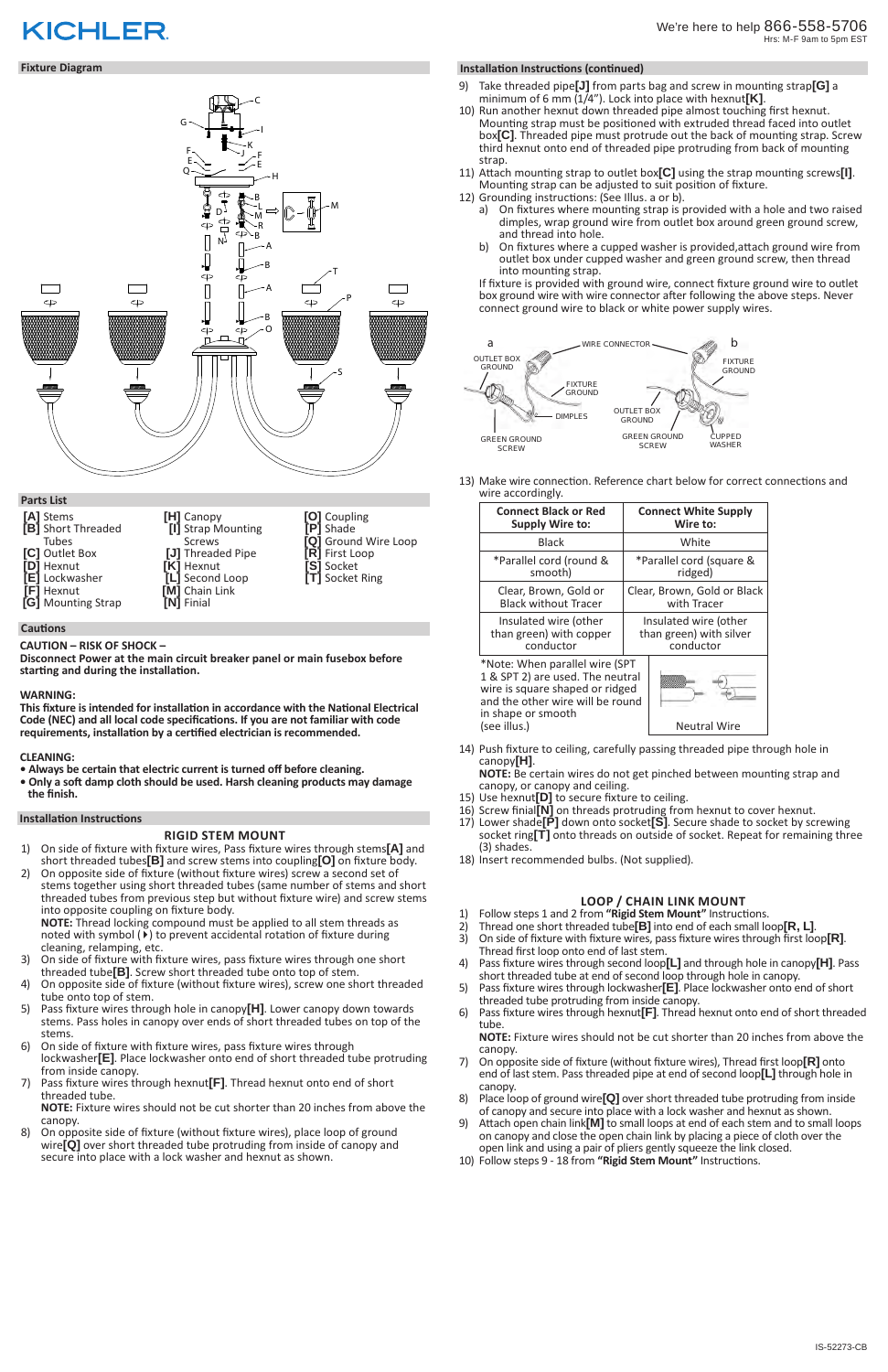# **KICHLER**

# **MONTAGE SUR TIGE RIGIDE**

- 1) Sur le côté du luminaire avec les fils du luminaire, faites passer les fils du luminaire à travers les tiges**[A]** et les tubes filetés courts**[B]**. Vissez les tiges dans le accouplement**[O]** sur le luminaire.
- 2) Sur le côté opposé du luminaire (sans les fils du luminaire) vissez un deuxième ensemble de tiges à l'aide de tubes filetés courts (le même nombre de tiges et de tubes filetés courts qu'au cours de l'étape précédente mais sans fil du luminaire) et vissez ensuite les tiges dans l'accouplement opposé du luminaire.

**REMARQUE :** Appliquer du frein filet sur tous les filets de la tige indiqués par le symbole (4) pour empêcher toute rotation accidentelle du luminaire

## **Diagramme d'appareils**

**ATTENTION – RISQUE DE DÉCHARGES ÉLECTRIQUES - Couper le courant au niveau du panneau du disjoncteur du circuit principal ou de la boîte à fusibles principale avant de procéder à l'installation.**

\*Remarque: Avec emploi d'un fil paralléle (SPT 1 et SPT 2). Le fil neutre est á angles droits ou strié et l'autre fil doit étre rond ou lisse (Voir le schéma).  $\qquad \qquad$  Fil Neutre



# **ATTENTION:**

**Ce luminaire doit être installé conformément aux codes d'électricité nationaux (NEC) et satisfaire toutes les spécifications des codes locaux. Si vous ne connaissez pas les exigences de ces codes, il est recommandé de confier l'installation à un électricien certifié.**

# **NETTOYAGE :**

- **Soyez toujours certain que l'alimentation électrique du luminaire est fermée avant le nettoyage.**
- **N'utilisez qu'un chiffon doux humide. Les produits de nettoyage acides/abrasifs peuvent endommager le fini.**

## **Liste des Pièces**

## **Précautions**



# **Instructions d'installation**

- 9) Sortez le tube fileté**[J]** du sac des pièces et vissez-le dans le support de montage**[G]** à un minimum de 6 mm. Bloquez avec l'écrou hexagonal**[K]**.
- 10) Vissez un autre écrou hexagonal sur le tube fileté jusqu'à ce qu'il entre pratiquement en contact avec le premier écrou hexagonal. Le support de montage doit être placé avec le filet extrudé faisant face à la boîte à prises**[C]**. Le tube fileté doit sortir de l'arrière du support de montage. Vissez le troisième écrou hexagonal sur l'extrémité du tube fileté sortant de l'arrière du support de montage.
- 11) Fixez le support de montage sur la boîte à prises**[C]** avec les vis de fixation du support**[I]**. Le support de montage peut être réglé en fonction de la position du luminaire.
- 12) Connecter les fils. Se reporter au tableau ci-dessous pour faire les connexions.

- 1) Suivez les étapes 1 à 2 des instructions sur un "**Montage sur tige rigide"**.
- 2) Vissez un tube fileté court**[B]** dans l'extrémité de chaque petite boucle**[R, L]**.
- 3) Sur le côté du luminaire avec les fils du luminaire, passez les fils du luminaire par la première boucle**[R]**. Vissez la première boucle sur l'extrémité de la dernière tige.
- 4) Passez les fils du luminaire par la deuxième boucle**[L]** puis par le trou dans le cache**[H]**. Passez le tube fileté court à l'extrémité de la deuxième boucle par le trou situé dans le cache.
- 5) Passez les fils du luminaire par la rondelle de blocage**[E]**. Placez une rondelle de blocage sur l'extrémité du tube fileté court sortant de l'intérieur du cache.
- 6) Passez les fils du luminaire par l'écrou hexagonal**[F]**. Vissez l'écrou hexagonal sur l'extrémité du tube fileté court. **REMARQUE :** Les fils du luminaire ne doivent pas être coupés à moins de 50 cm
- (20 po) du dessus du cache. 7) Sur le côté opposé du luminaire (sans les fils du luminaire), vissez la première boucle**[R]** sur l'extrémité de la dernière tige. Passez le tube fileté à l'extrémité de la deuxième boucle**[L]** par le trou situé dans le cache.
- 8) Placez la boucle du fil de terre**[Q]** sur le tube fileté court dépassant de l'intérieur du cache et fixez-la avec une rondelle de blocage et un écrou hexagonal (voir illustration).
- 9) Fixez le maillon ouvert**[M]** aux petites boucles à l'extrémité de chaque tige et à chaque boucle du cache et fermez le maillon ouvert en plaçant un morceau de tissu sur le maillon ouvert et, à l'aide d'une paire de pinces, serrez soigneusement le maillon pour le fermer.
- 10) Suivez les étapes de 9 à 17 des instructions sur "**Montage sur tige rigide"**.
- pendant le nettoyage, remplacement de lampe, etc.
- 3) Sur le côté du luminaire avec les fils du luminaire, passez les fils du luminaire par un tube fileté court**[B]**. Vissez le tube fileté court en haut de la tige.
- 4) Sur le côté opposé du luminaire (sans les fils du luminaire), vissez un tube fileté court sur le dessus de la tige.
- 5) Passez les fils du luminaire par le trou situé dans le cache**[H]**. Abaissez le cache vers les tiges. Passez chaque trou dans le cache sur les extrémités des tubes filetés situés au-dessus des tiges.
- 6) Sur le côté du luminaire avec les fils du luminaire, passez les fils du luminaire par la rondelle de blocage**[E]**. Placez une rondelle de blocage sur l'extrémité du tube fileté court sortant de l'intérieur du cache.
- 7) Passez les fils du luminaire par l'écrou hexagonal**[F]**. Vissez l'écrou hexagonal sur l'extrémité du tube fileté court. **REMARQUE :** Les fils du luminaire ne doivent pas être coupés à moins de 50 cm (20 po) du dessus du cache.
- 8) Sur le côté opposé du luminaire (sans les fils du luminaire), placez la boucle du fil de terre**[Q]** sur le tube fileté court dépassant de l'intérieur du cache et fixez-la avec une rondelle de blocage et un écrou hexagonal (voir illustration).

| Connecter le fil noir ou       | Connecter le fil blanc de      |
|--------------------------------|--------------------------------|
| rouge de la boite              | la boîte                       |
| A Noir                         | A Blanc                        |
| *Au cordon parallèle (rond     | *Au cordon parallèle (à        |
| et lisse)                      | angles droits el strié)        |
| Au transparent, doré,          | Au transparent, doré,          |
| marron, ou noir sans fil       | marron, ou noir avec un til    |
| distinctif                     | distinctif                     |
| Fil isolé (sauf fil vert) avec | Fil isolé (sauf fil vert) avec |
| conducteur en cuivre           | conducteur en argent           |
| *Pamarque: Avec amploi d'un    |                                |

- 13) Poussez luminaire au plafond, en passant soigneusement le tube fileté à travers de trou dans le cache**[H]**.
- **REMARQUE :** Veiller à ce que les fils ne soient pas coincés entre le support de montage et le luminaire ou entre le cache et le plafond.
- 14) Serrez l'écrou hexagonal**[D]** pour fixer le luminaire au plafond.
- 15) Vissez l'ornement**[N]** sur les filetages sortant de l'écrou hexagonal pour couvrir l'écrou hexagonal.
- 16) Abaissez le cache**[P]** sur la douille**[S]**. Fixez le cache à la douille en vissant l'anneau de la douille**[T]** sur le filetage à l'extérieur de la douille. Répétez le même procédé pour les trois (3) autres caches.
- 17) Installez les ampoules recommandées (Non fournies).

# **Instructions d'installation (suite)**

# **MONTAGE AVEC UNE BOUCLE / UN MAILLON DE CHAÎNE**